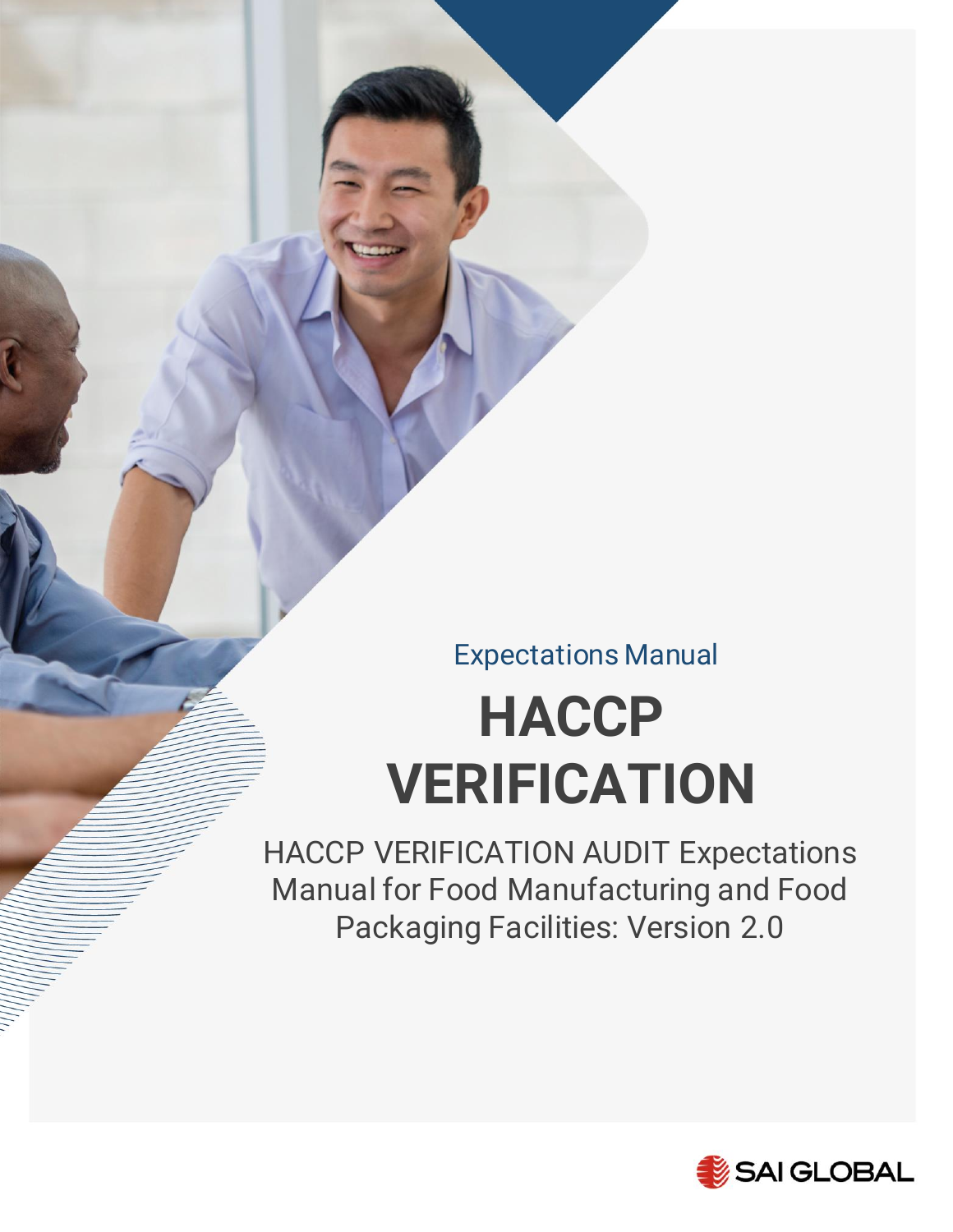# HACCP VERIFICATION AUDIT: EXPECTATIONS MANUAL FOR FOOD MANUFACTURING AND FOOD PACKAGING FACILITIES: VERSION 2.0

The following requirements outline the management programs and performance criteria expected of a modern food manufacturing or food packaging processing facility to meet the food safety needs expected by the consuming public, many retail and foodservice buyers, and regulatory agencies. The manufacture and delivery of safe, wholesome, and high-quality foods, food products and food contact food packaging materials requires a dedicated effort of knowledgeable food professionals who understand processes from ingredient sources through the manufacturing, distribution, and sale of the food and food packaging products. While food safety programs are the hallmark of modern food and food packaging manufacturers, high quality is the essential ingredient to ensure success with the consumer. Reliable food manufacturing systems with a disciplined and knowledgeable work force that fully understand both food safety and consistent quality are necessary to compete in today's market.

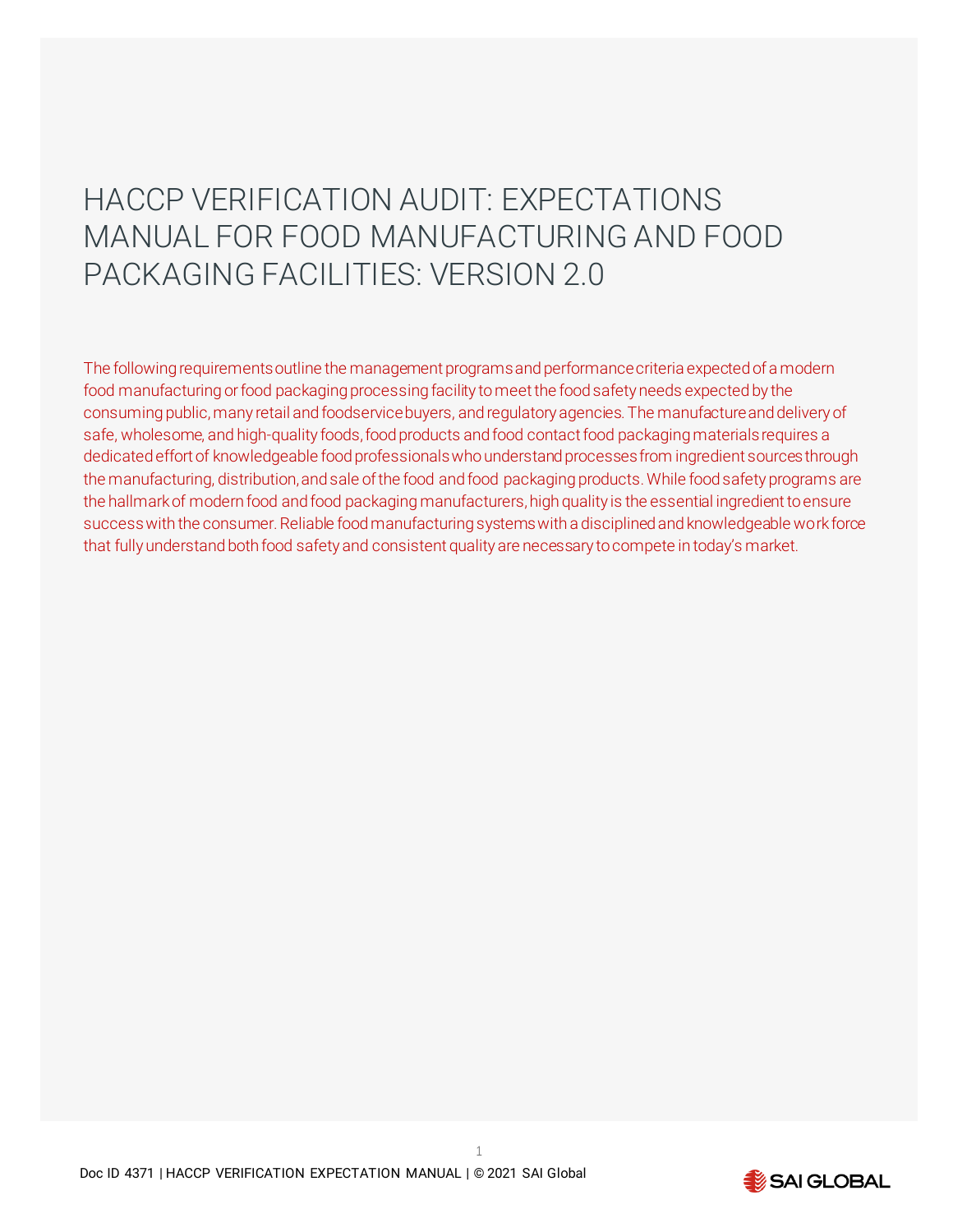

HACCP VERIFICATION VERSION 2.0

# TABLE OF CONTENTS

| <b>PREFACE</b>                                                        | 3              |
|-----------------------------------------------------------------------|----------------|
| <b>DEFINITIONS</b>                                                    | $\overline{4}$ |
| <b>HISTORY OF HACCP</b>                                               | 8              |
| IMPLEMENTING HACCP: FUNDAMENTAL REQUIREMENTS & PRE-REQUISITE PROGRAMS | 8              |
| IMPLEMENTING HACCP: FUNDAMENTAL REQUIREMENTS & UNDERSTANDING HAZARDS  | 9              |
| <b>RATINGS</b>                                                        | 10             |
| <b>RATING SCALE</b>                                                   | 10             |
| <b>CORRECTIVE ACTION MANAGEMENT</b>                                   | 11             |
| <b>REQUIRED DOCUMENTATION</b>                                         | 12             |
| SECTION REQUIREMENTS AND GUIDELINES                                   | 12             |
|                                                                       |                |

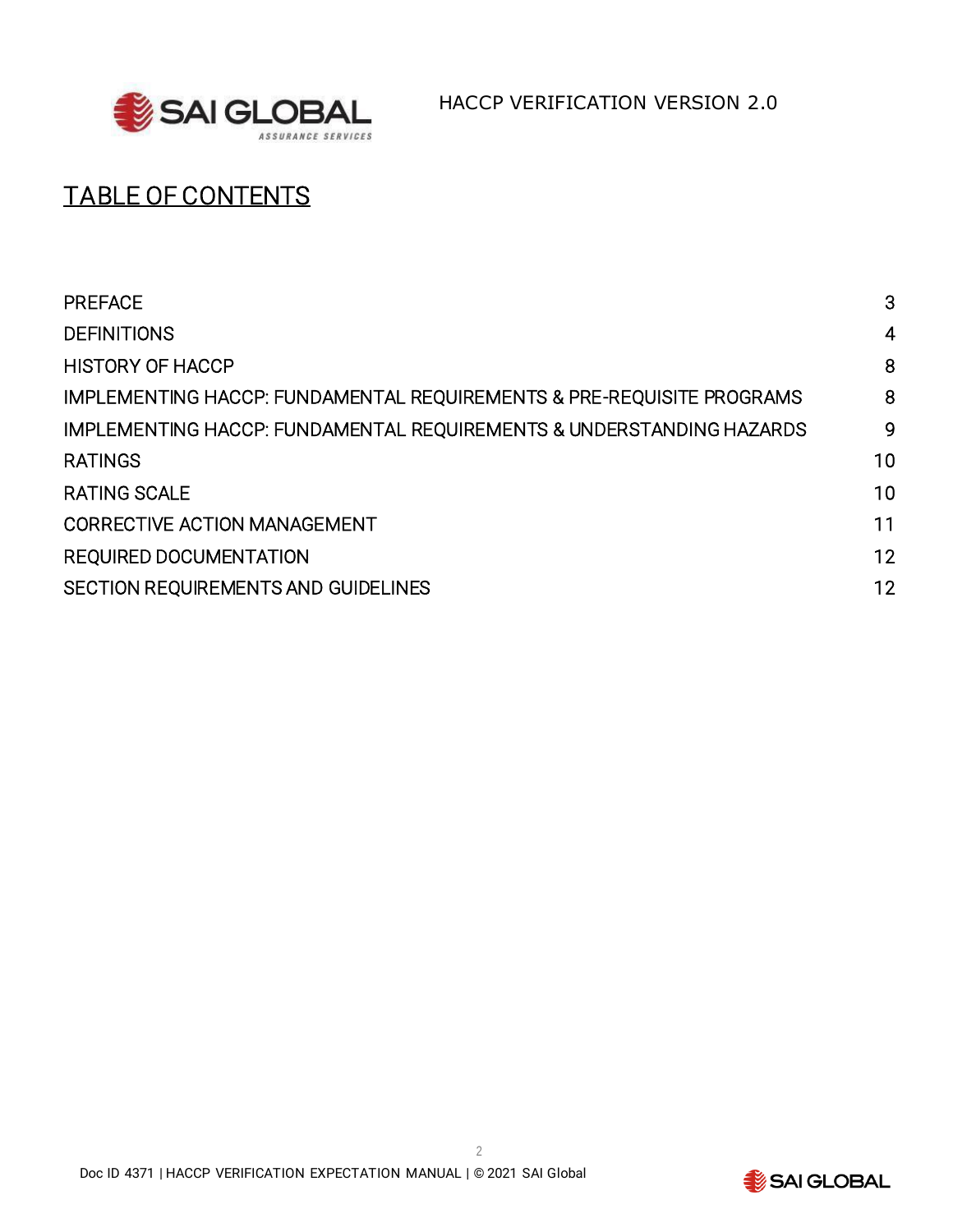#### <span id="page-3-0"></span>PREFACE

The following criteria are considered essential to meeting these goals on a consistent basis. Of course, the bar is continually being raised as leading companies, not just large companies, work to improve their level of performance to provide reliable, safe and high-quality products. Demonstrating consistent achievement of these criteria is the expectation of SAI Global Limited (SAI Global).

This criteria document describes the content and requirements of SAI Global's HACCP VERIFICATION AUDIT. This audit evaluates the adequacy of documentation, compliance to documented procedures, effectiveness of these procedures to control the process within defined limits, and the ability to implement corrective and preventive action plans.

Specifically, this audit evaluates:

- Compliance to United States or local regulatory standards
- Compliance to regulations imposed by foreign governments for product exportation, where applicable
- Adherence to specific client and/or internal specifications
- Adherence to specific and/or internal policies and procedures
- Ability to successfully execute a product recall

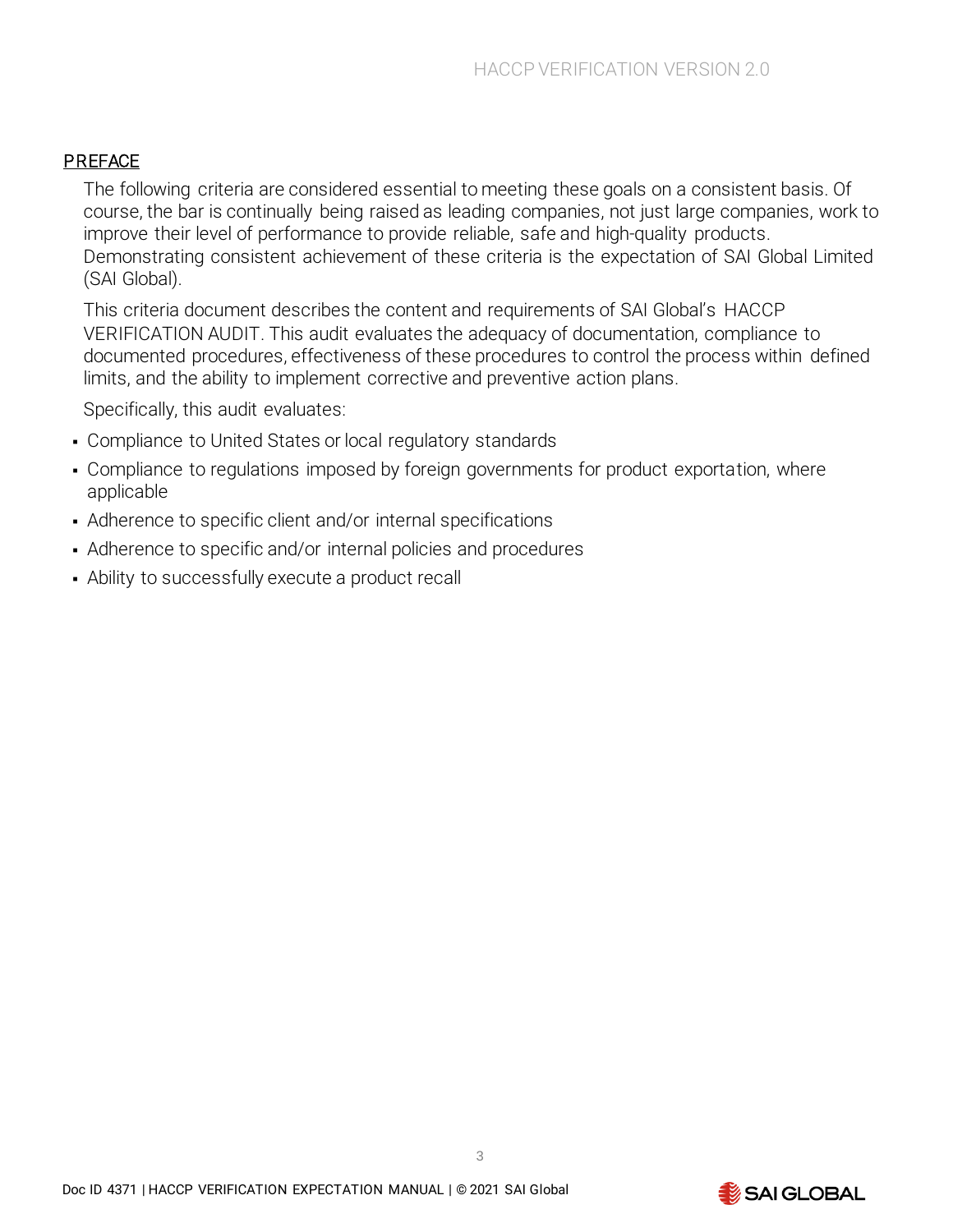# DEFINITIONS

# <span id="page-4-0"></span>Allergen

Food compounds that can cause an allergic or food intolerance response in sensitive individuals. Food allergens elicit serious adverse reactions in some individuals. Allergic individuals can tolerate very little of the offending food. Allergens of regulatory significance in the U.S. include peanuts, tree nuts, eggs and egg products, milk and milk products, soy and soy products, wheat and wheat products, fish, and shellfish (i.e., crustaceans -shrimp, lobster and crabs). In Canada, sulphites of over ten ppm, shellfishoysters, clams and mussels, sesame seeds and mustard are also considered allergens. The plant shall identify all allergens present in the facility and shall have a written program that will prevent cross-contamination of undeclared allergens (see Sensitive Ingredients).

#### Calibration of Inspection, Measuring and Test Equipment

The facility shall establish and maintain documented procedures to control, calibrate and maintain inspection, measuring, and test equipment (including test software) used by the facility to demonstrate the conformance of product to the specified requirements. Inspection, measuring, and test equipment shall be used in a manner to ensure that the measurement uncertainty is known and is consistent with the required measurement capability. Calibration against an accepted industry standard or certified standard shall be conducted at a frequency sufficient to confirm acceptability based on manufacturers' recommendations.

#### **Correction**

Actions, adjustments, or modifications taken by the client during the audit as a result of an audit finding by the auditor. This correction is generally in response to a finding of a non-conformance, but can be taken at the finding of an opportunity for improvement as well. These actions, when observed by the auditor, will be included

withinthe audit report.

### Corrective Action

Corrective action shall be documented for any negative finding reported on a regulatory review, internal assessment, customer complaint or third- party audit finding. The procedures for corrective action shall include:

- Investigation of the cause of the negative finding or complaint. It is important that the root cause of the issue is identified so that adequate improvements can be identified and implemented. Some examples of causes may be lack of training, equipment failure, failureto follow procedure, etc.
	- Determination of the corrective action needed to eliminate the cause of nonconformities and the prevention of its reoccurrence.
	- Application of controls to ensure that corrective action is taken and that the corrective action is effective to prevent reoccurrence of similar problems.
	- Determination of appropriate disposition of non- conforming or affected product.

# Cross Contact

The actual or potential contamination of nonallergen containing product or ingredients with allergen containing product or ingredients. Cross contact can also occur with the contamination of non-like allergens as well, such as peanut contamination of a milk-based product.

# Cross Contamination

The actual or potential pathogenic contamination of a product or ingredient that has undergone an intervention step (e.g., cooking or washing) to reduce the microbiological level (bacteria, viruses and/or parasites) of the product or ingredient with a raw product or ingredient that has not undergone the intervention step. The presence of foreign material or non-potable water in finished or Ready-To-Eat (RTE) product.

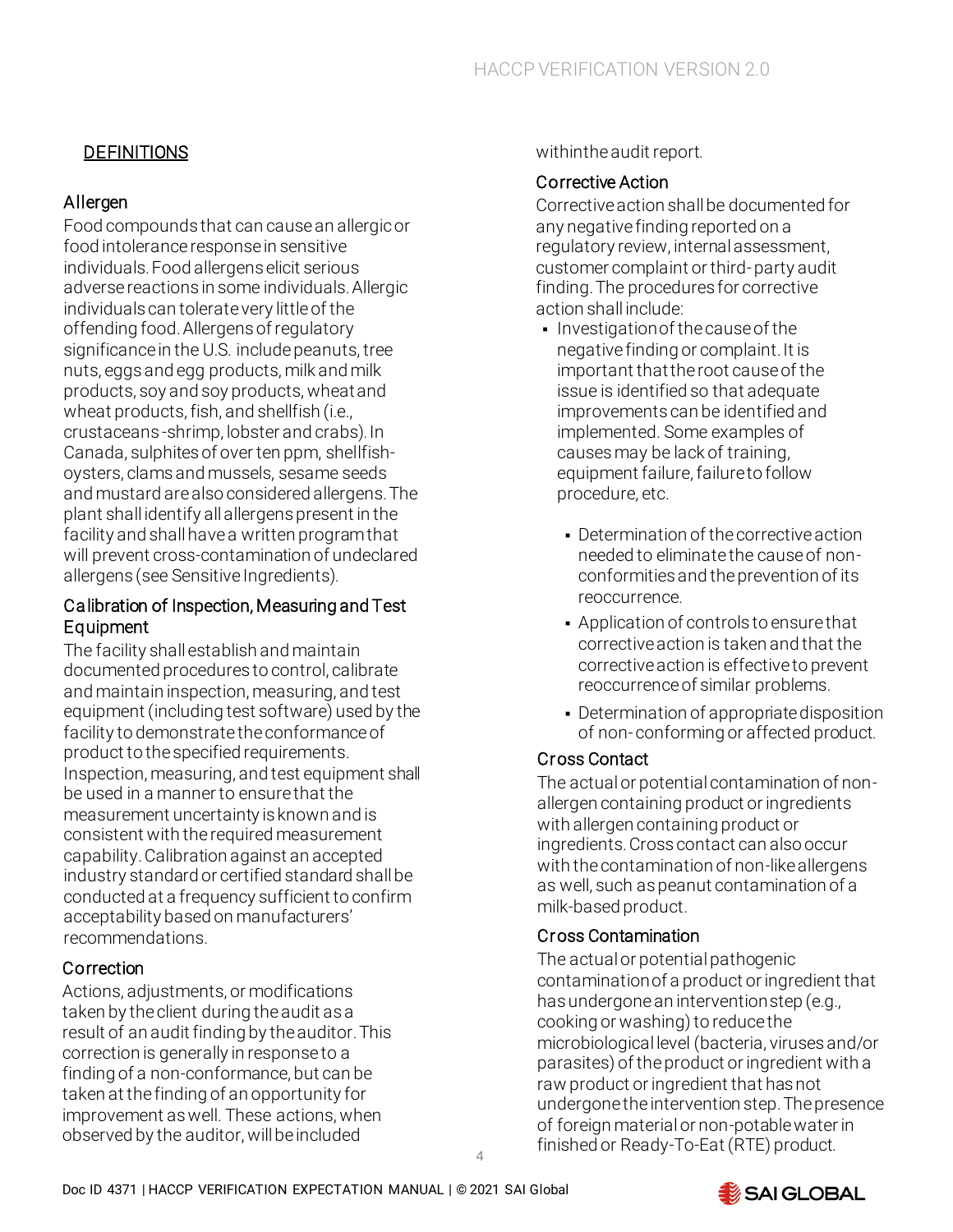# Customer

The retail, foodservice, distribution or manufacturing buyer that is a user of the information obtained during the audit for the purpose of supply chain management. Generally, the customer is not the responsible party for payment of the audit, thus for those customers they must only be given access to the audit information by the authorization of the client.

### Document and Data Control

The system for the management, development, revision, correction and storage of all documents, programs, specifications, procedures, forms and records that are used by the facility to manage its food safety and quality management systems.

This system would include an identification system, an approval system and accessibility requirements for records. This system may be electronically managed, if password protected, or completed manually.

#### Good Manufacturing Practices (GMPs)

Guidelines as cited in Code of Federal Regulation FDA 21 Part 117 and USDA 21 CFR 9 and CFIA.

#### Hazard Analysis Critical Control Point (HACCP) Definitions.

CCP Decision Tree  $-$  A sequence of questions to assist in determining whether a control point is a Critical Control Point (CCP).

**Control** – (a) To manage the conditions of an operation to maintain compliance with established criteria. (b) The process states where correct procedures are being followed and criteria are being met.

Control Measure  $-$  Any action or activity that can be used to prevent, eliminate or reduce a significant hazard.

Control Point  $-$  Any step in the process at which biological, chemical or physical hazard can be controlled, reduced or eliminated.

Corrective Action – Documented

procedures followed when a process or product deviation occurs.

Criterion – A requirement on which a judgment or decision can be based.

Critical Control Point - A step at which control can be applied and is essential to prevent or eliminate a food safety hazard likely to occur or reduce it to an acceptable level.

Critical Limit – A maximum and/or minimum value to which a biological, chemical or physical parameter shall be controlled at a CCP to prevent, eliminate or reduce to an acceptable level the occurrence of a food safety hazard reasonably likely to occur.

Deviation – Failure to meet a critical limit.

HACCP –Hazard Analysis Critical Control Point. A systematic approach to the identification, evaluation and control of food safety hazards reasonably likely to occur.

HACCP Plan - The written document that is based upon the principles of HACCP and that delineates the procedures to be followed.

HACCP System - The result of the implementation of the HACCP plan.

 $HACCP$  Team  $-$  The group of people representing the plant management, technical and food safety experts, manufacturing, maintenance, engineering and others who are responsible for developing, implementing and maintaining the HACCP system.

Hazard – A biological, chemical or physical agent that is reasonably likely to cause illness or injury in the absence of its control.

Hazard Analysis  $-$  The process of collecting and evaluating information on hazards associated with the food under consideration to decide which are significant and shall be addressed in the HACCP plan.

Monitor  $-$  To conduct a planned sequence of observations or measurements to assess whethera CCP is under control and to produce an accurate record for future use in verification.

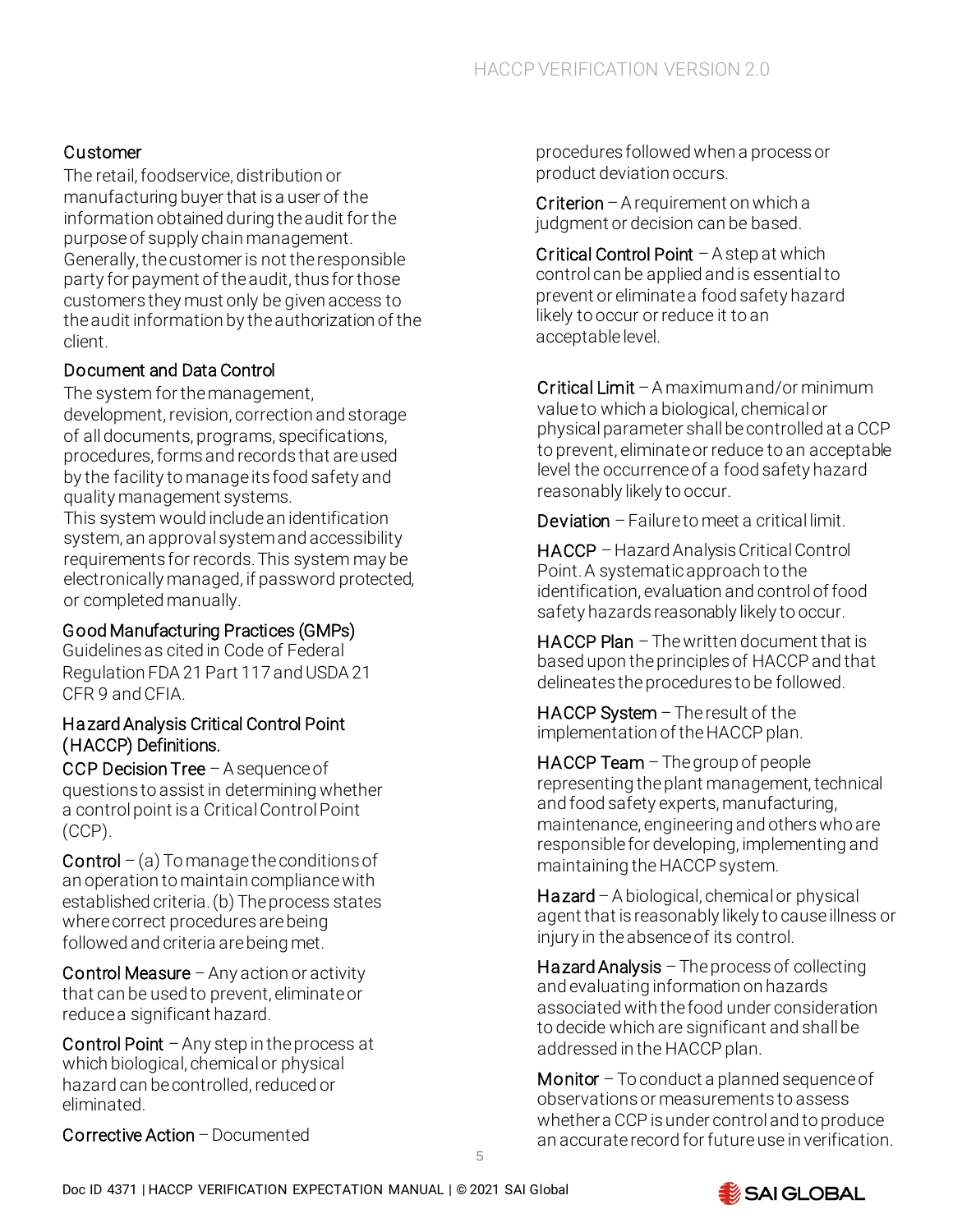Pre-requisite Programs - All procedures used in the facility, which address operational conditions providing the foundation for the HACCP system.

**Severity** – The seriousness of the effect(s) of a hazard.

Step – A point, procedure, operation or stage in the food system from primary production to final consumption.

**Validation** – That element of verification focused on collecting and evaluating scientific and technical information to determine if the HACCP plan, when properly implemented, will effectively control the hazards reasonably likely to occur.

Verification  $-$  The application of methods, procedures, tests and audits, in addition to monitoring, to determine compliance with the HACCP plan.

### Hold

Product that has been identified as nonconforming or awaiting disposition and has been placed in a do not use status.

#### Internal GMP Audit

An effort to evaluate the performance of the facility in regards to good manufacturing practices and other established company protocols by internal staff. These audits assess internal and external facilities and the results are utilized to drive continuous improvement.

# Mock Recall

An evaluation of the company's product recall system that tests the effectiveness of the identification of affected product and the communication tools with key stakeholders.

# Pre-Requisite Programs

Supplemental programs to the HACCP program required for the total food safety management by the facility of its product and production.

Examples include pest management, training, maintenance, allergen

management, food defence, etc. Further examples are described later in this manual.

## Primary Packaging

The packaging material that comes into direct contact with the food product.

# Process Control

The features or mechanisms that control the execution of a process. These control mechanisms ensure a process is conducted to maximum cost effectiveness through effective set-ups and ongoing measures.

### Product Traceability

The linking of all identified raw materials, primary packaging, processing aids, rework and work in progress to a finished product through a coding, identification or tracking system.

# Program

Documented policies, procedures, tasks or activities that describe specific functions within the facility.

# Ready-To-Eat (RTE) Products

All foods that, when purchased by the consumer, do not require any further preparation i.e. pathogen elimination step prior to consumption (i.e. cooking).

Products that are required to be cooked prior to consumption shall have detailed cooking instructions on the outer case for foodservice products, or on the individual inner packages for retail packaging, to heat product to a minimum internal temperature per regulation (review Model Food Code, 2017 edition, Chapters 3-4).

# Repack

Moving a unit of product from one outer case to another outer case that requires labelling linked to the original product lot code.

#### Rework

Product that has been recovered or rejected from normal production and has been reprocessed, re-blended, or reformatted into the finished product.

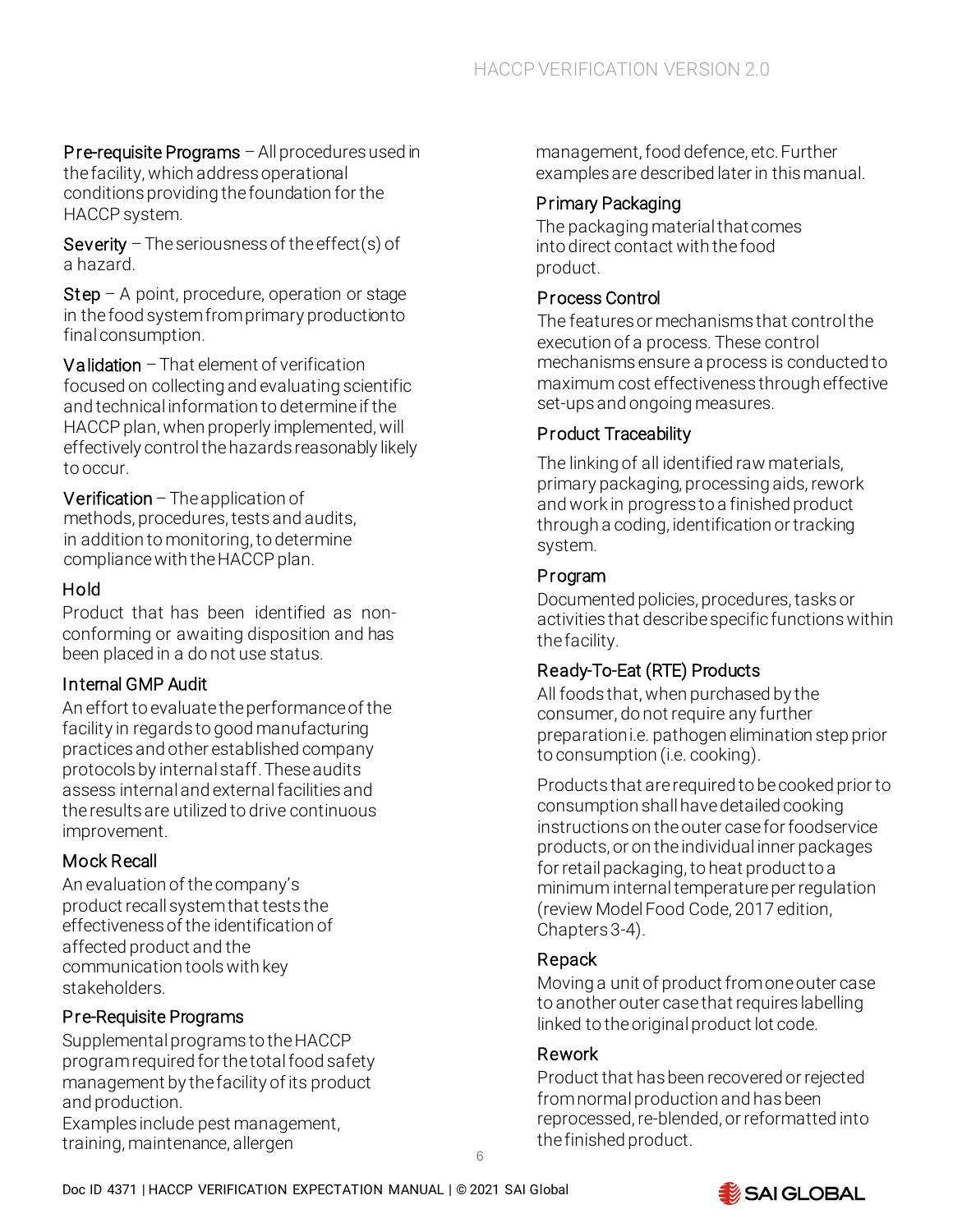# Risk

The likelihood that a food safety hazard will happen and the severity if it did.

#### Sensitive Ingredients

Food intolerances affecting a limited number of individuals that do not involve immunologic mechanisms (e.g., sulphites (allergen considers these an allergen), MSG, FDC colors Yellow #5 and #6).

For the most part, sensitive ingredients involve less severe manifestation and allergic individuals can tolerate limited quantities of the offending food (see Allergen).

# Standard Operating Procedure (SOP)

A series of signed, detailed documents that specifically define how an individual job function or activity will be performed.

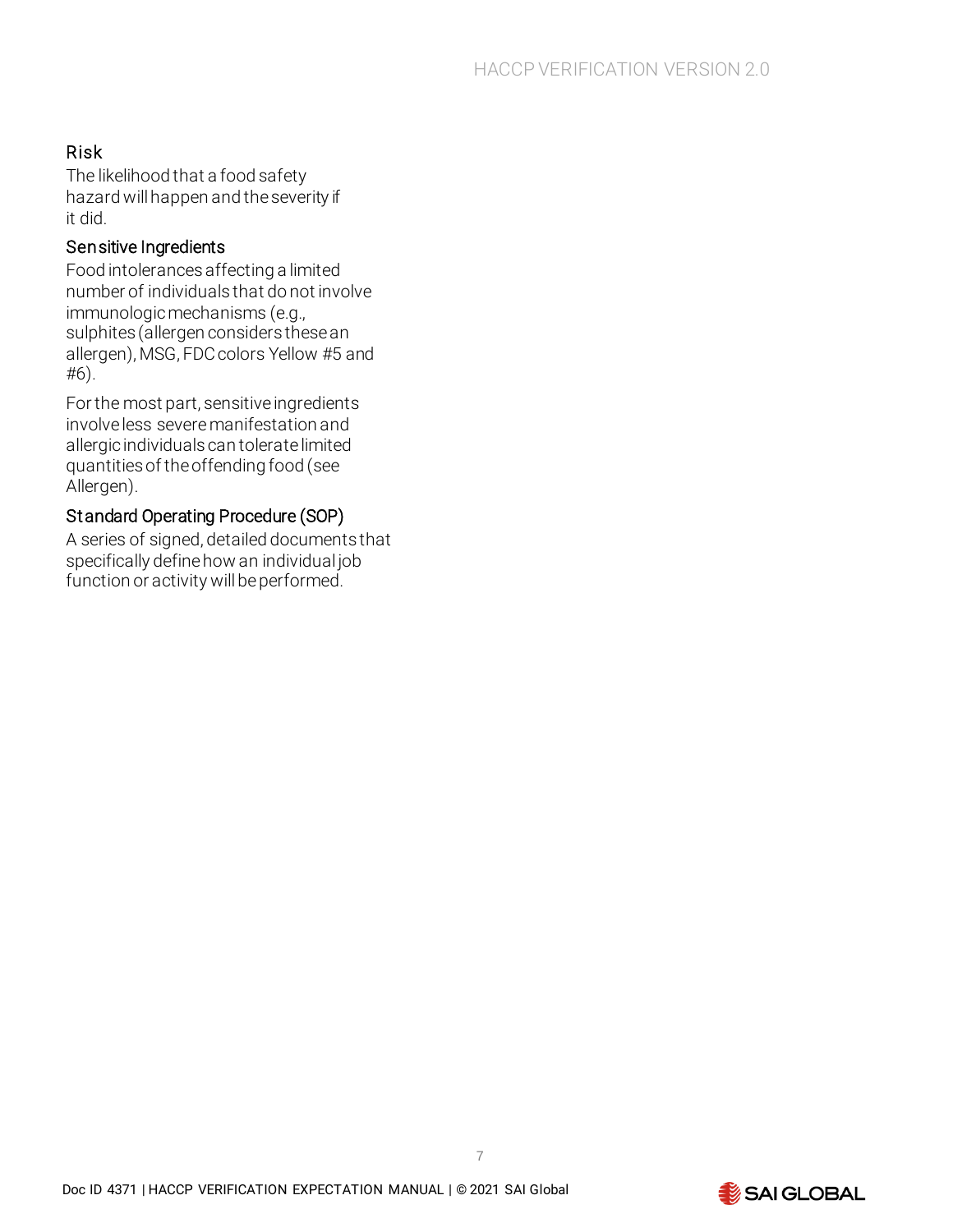#### <span id="page-8-0"></span>HISTORY OF HACCP

Hazard Analysis and Critical Control Points (HACCP), is a methodical and systematic application that can be utilized to in management systems to prevent adverse conditions from occurring in the food industry.

The origin of HACCP dates back to 1959, where it was developed by the Pillsbury Company, US Army Laboratory, and NASA to ensure that food manufactured for space was void of any potential biological hazards that could results in a foodborne illness, and additionally to produce a meal that would be feasible to eat under zero gravity conditions. The precise measurements and process in this manufacturing operation lead scientists to the creation of 'Critical Control Points' or (CCPs) which incorporated targeted focus on all factors of the manufacturing process including raw material supplies, ingredients, and product flow hazards to prevent food safety hazards from occurring.

Over the course of next 4 decades, through refinement, and international development, and largely in parts of the efforts of National Advisory Committee on Microbiological Criteria for Foods (NACMCF) and CODEX Alimentarius Committee on Food Hygiene, the modern HACCP principles and guidelines took to International acceptance has a fundamental way to ensure the manufacturing of safe food.

#### <span id="page-8-1"></span>IMPLEMENTING HACCP: FUNDAMENTAL REQUIREMENTS & PRE-REQUISITE PROGRAMS

The initial task for food and food packaging manufacturers is to develop and implement foundational programs to operate effectively. The creation of Pre-Requisite Programs provide the basic requirements for sanitary and operational support in the manufacturing of safe, wholesome food products.

Pre-Requisite Programs include:

- Good Manufacturing Practices (GMPs)
- Sanitation Standard Operation Procedures (SSOPs)
- Training and Education for Team Members across all levels of the organization

A deeper dive into each of the pre-requisite types can be broken down further to demonstrate specific programs pertinent to a food operation. Below is a potential list of pre-requisite programs essential for a food and food packaging manufacturer:

- Facility and Grounds- design, sanitary conditions, cleanable surfaces, appropriate ventilation, adequate lighting, chemical controls, pest controls, potable water suppliers.
- Hygienic Practices for Personnel- sanitary and adequate restrooms, handwashing protocols, proper attire, prohibiting food and drink in production areas, hair and jewellery restraints, disease control
- Sanitary Operations-master sanitation schedule and cleaning procedures, receiving/storage and distribution
- Process Controls- supplier approval programs, complaint management, glass and brittle plastic control, foreign material controls, traceability, and recalls
- Training-training of food safety awareness, GMP procedures, technical procedures, quality, food defense practices

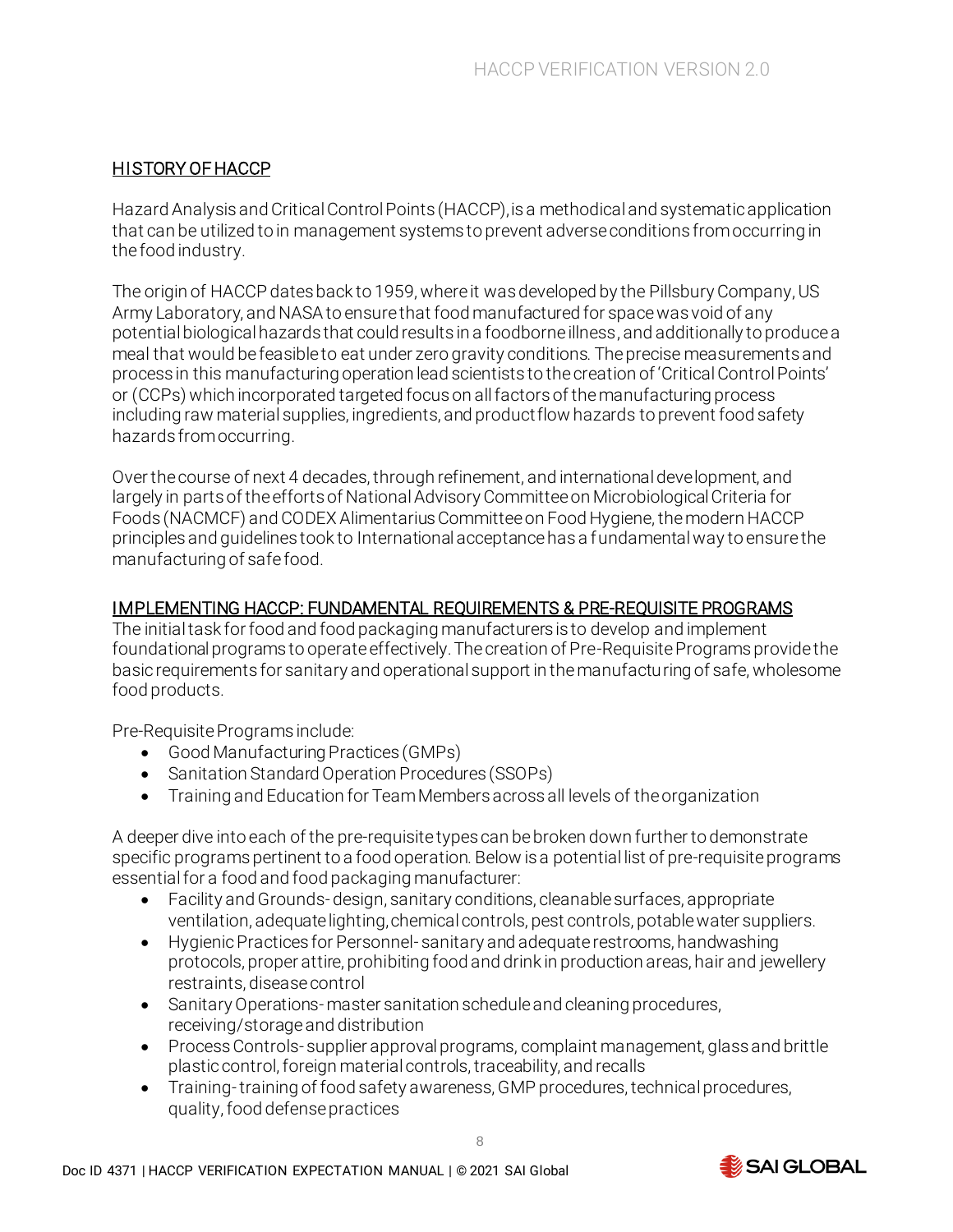It is important to note that pre-requisiteprograms must be fully documented procedures with monitoring and verification measures to ensure that activities are being performed, and the system is being maintained to serve as support for validation for the site's controls of low risk hazards that may be identified in the HACCP Plan.

#### <span id="page-9-0"></span>IMPLEMENTING HACCP: FUNDAMENTAL REQUIREMENTS & UNDERSTANDING HAZARDS

The concept of HACCP relies on understanding the potential biological, physical, and chemical food safety hazards that could occur during each step of the food manufacturing process and how an establishment can prevent or control the hazard before it reached a critical level and potentially create an unsafe food product. It is crucial for a food and food packaging manufacturer to fully understand and define biological, physical, and chemical hazards.

*Biological Hazards* are associated with microorganisms that are present, or grow under certain conditions in food products and on food surfaces, they include: bacteria, viruses, protozoa, yeasts, molds, and prions. Some biological hazards are of pathogenic nature, inducing food borne illnesses upon consumption for consumers. They represent the largest group of reported hazards and food 'outbreaks' than any other hazard.

There are seven (7) fundamental principles to the HACCP system that will outline the steps for food manufacturers to take in creation of the systematic plan for food safety:

- 1. Hazard Analysis and Control Measures
- 2. Determine Critical Control Points (CCPs)
- 3. Establish Critical Limits
- 4. Establish Monitoring Procedures
- 5. Establish Corrective Actions
- 6. Establish Verification Procedures
- 7. Establish Recordkeeping and Documentation Procedures

This audit will determine compliance with the HACCP System's seven (7) principles, and the prerequisite programs that have been implemented to ensure food safety.

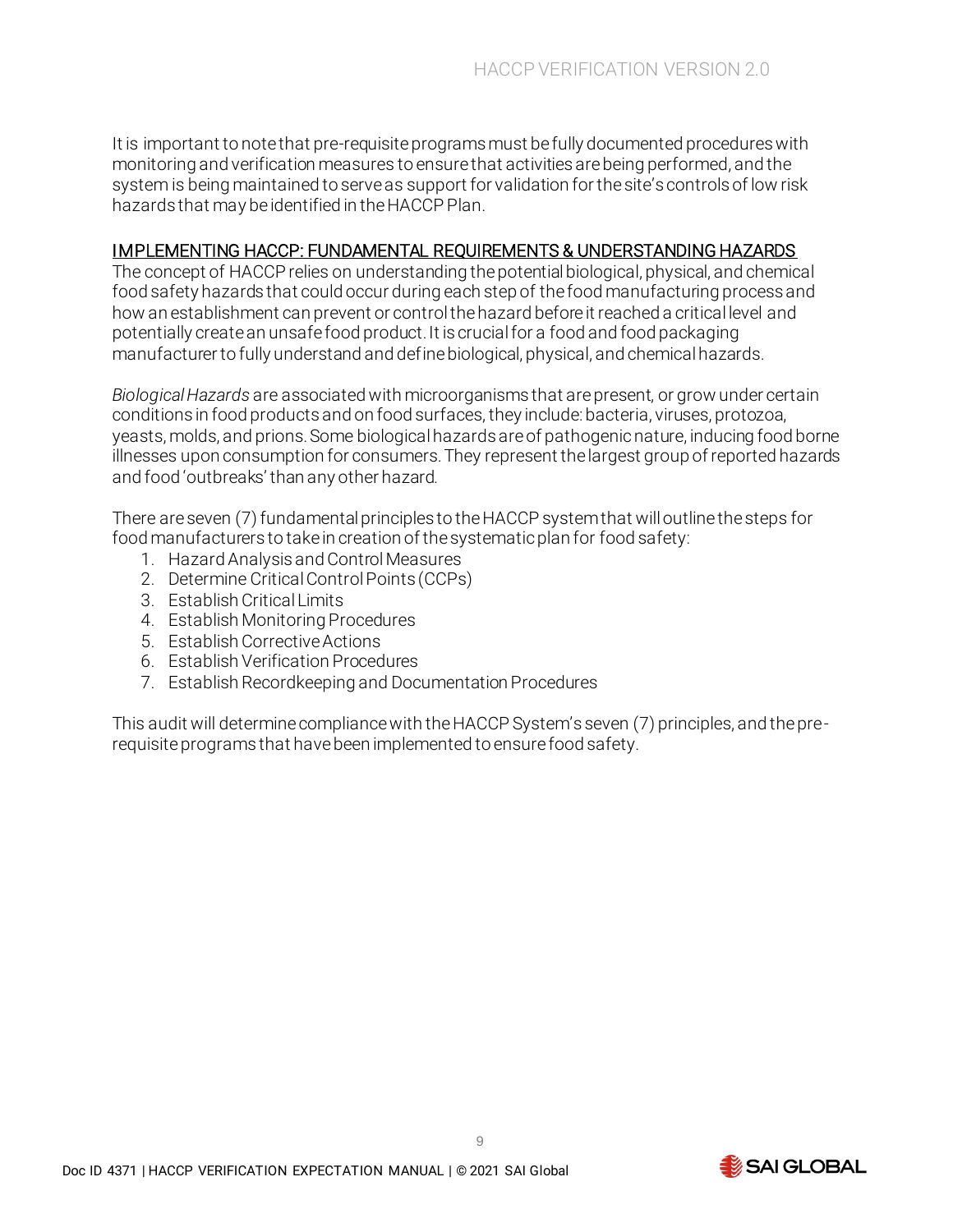#### <span id="page-10-0"></span>**RATINGS**

| <b>RATING CRITERIA</b>                                                                                                                                                                                                                                                                                 | <b>POINTS</b>                                                                                                              |
|--------------------------------------------------------------------------------------------------------------------------------------------------------------------------------------------------------------------------------------------------------------------------------------------------------|----------------------------------------------------------------------------------------------------------------------------|
| COMPLIANT-defined as the<br>facility fully meeting the<br>established SAI Global criteria,<br>facility is able to demonstrate full<br>implementation of the criteria,<br>employees are aware and in<br>compliance.                                                                                     | A 'compliant' rating achieves the full amount of potential<br>points to the question. Each question is rated at 10 points. |
| MINOR NON-CONFORMANCE-<br>defined as an isolated occurrence<br>of the observation (1 or 2<br>instances), elements missing<br>from records or programs, some<br>inconsistency with document vs.<br>actual practice.                                                                                     | A 'minor non-conformance' rating results in a deduction of<br>5 points from the question.                                  |
| MAJOR NON-CONFORMANCE-<br>defined as a systemic failure of<br>the question: no program in place,<br>employees unaware of non-<br>compliances, more than 3<br>observations of the same audit<br>line item violation, or the potential<br>for a direct food safety incident<br>based on the observation. | A 'major non-conformance' rating results in a deduction of<br>10 points from the question.                                 |
| N/A- would be used by the auditor<br>for any question the auditor<br>determines is not applicable for<br>the facility being audited.                                                                                                                                                                   | A 'N/A' rating results in no points achieved or deducted<br>from the question.                                             |

#### <span id="page-10-1"></span>RATING SCALE

The final score of the audit is a sum of all total points including any points deducted. The following chart below captures the audit rating in comparison to the percentage compliance received after the total audit points have been calculated.

| Rating           | Start | End   |
|------------------|-------|-------|
| Superior         | 98    | 100   |
| <b>Excellent</b> | 94    | 97.99 |
| Good             | 89    | 93.99 |
| <b>Compliant</b> | 80    | 88.99 |
| Fail             |       | 79.99 |

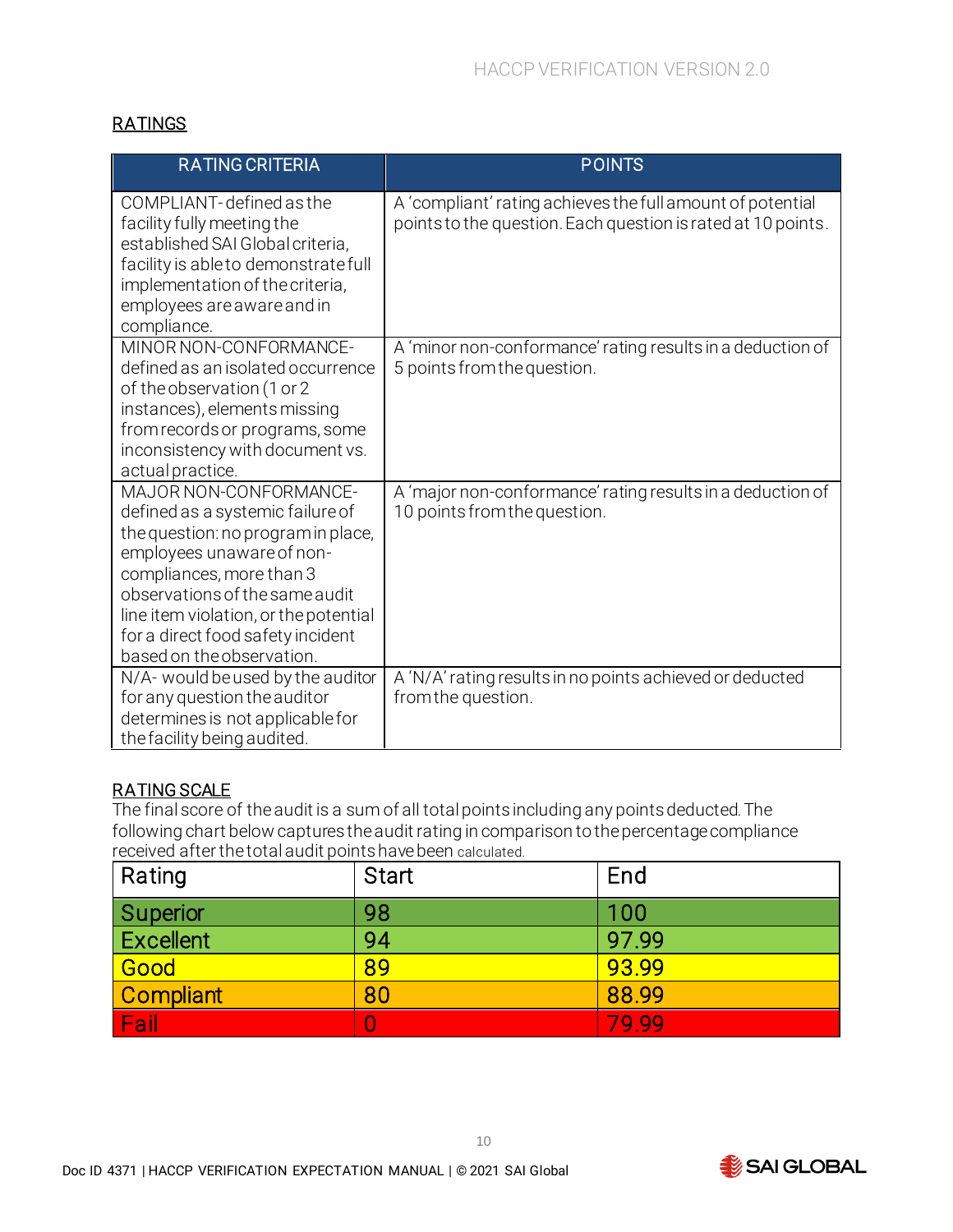### <span id="page-11-0"></span>CORRECTIVE ACTION MANAGEMENT

The new version of the SAI Global HACCP Verification audit will include corrective action responses for minor and major non-conformances identified at the time of the audit.

The purpose of corrective action management is to ensure the site investigates and corrects nonconformances found by the auditor.

The site will be able to provide corrective actions to all non-conformances found during the audit through SAI Global's SAIGOL platform.

Once your audit has submitted by the auditor, you will receive an email indicating your overall audit

rating and a link directing you to the non-conformance management portal.

a. You do not need login information for this portal, just simply click on the link provided.

b. Only Non-conformances with a request for more details will appear in these pages.

2. Once you enter the portal, you will see your open non-conformances, displayed in order of appearance in the audit

checklist.

a. To view the non-conformances by severity, click the and choose the severity level

3. Select the non-conformance you will be adding your corrective action evidence to. Add any comment in the comment

box, then click to have them added to the record.

4. To add supporting documents, click on . Browse to the document you wish to upload and click, SAVE. Then click close. Repeat this step for any other documents that need to be added. Note: attachments cannot

exceed 7MB in size.

Response for each non-conformance must include root cause evaluation findings, description of the correction, who

completed it, and when it was completed, along with upload of evidence of correction. Evidence can include photographs

for physical activities, and documents and/or records, depending on the non-conformance. If an existing document was

revised to add something as a corrective action, BE SURE TO HIGHLIGHT the portion of the document which addresses the

non-conformance before uploading. Also ensure all submitted evidence is in English.

#### Timeline for Corrective Action submittal is 30 days from email notification.

*An electronic instruction procedure will be provided to each site to ensure ease of access to the corrective action portal.*

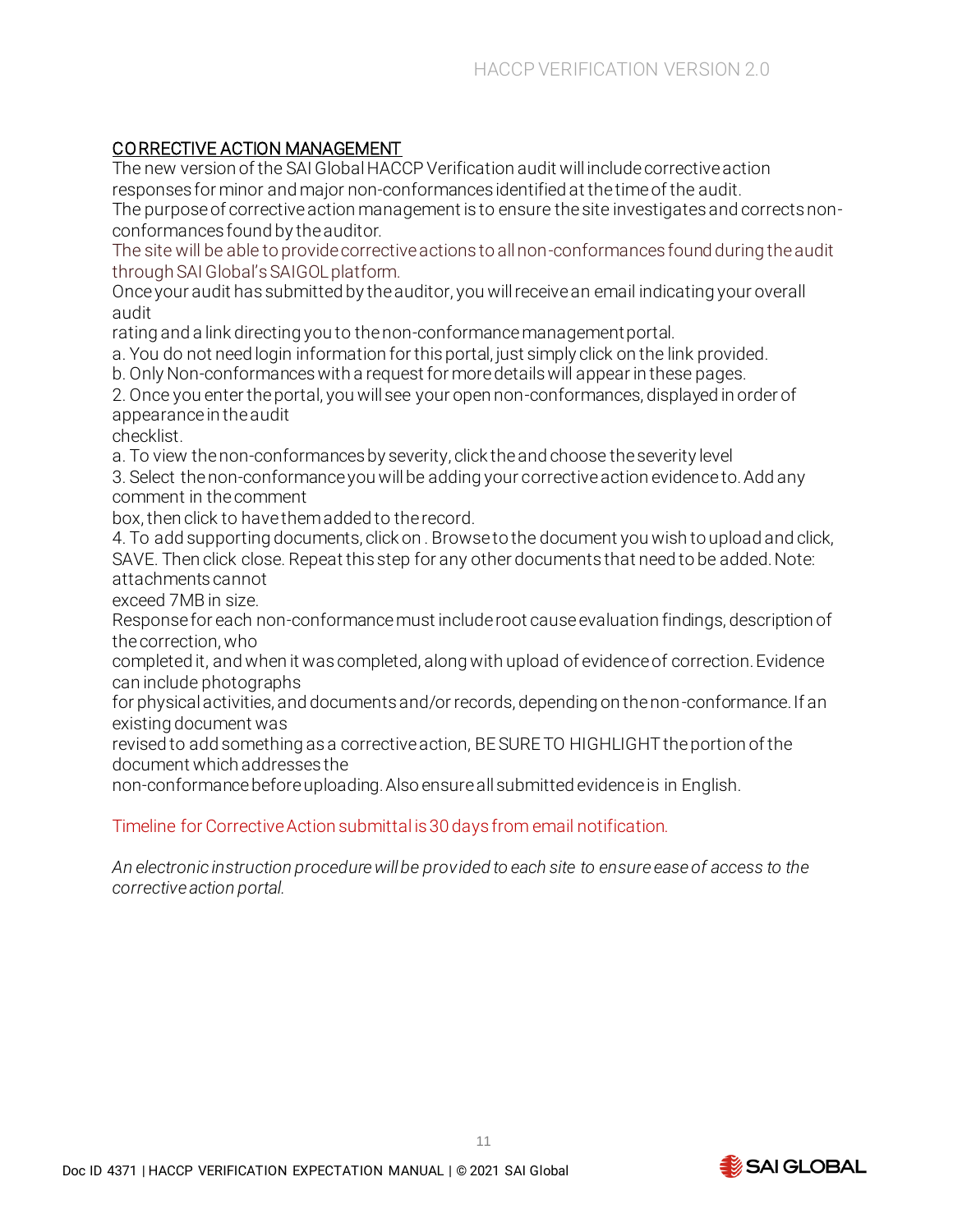#### <span id="page-12-0"></span>REQUIRED DOCUMENTATION

In preparation for the HACCP Verification the site should prepare the following documentation to aide in audit efficiency and aiding in site compliance to the audit questions:

| <b>DOCUMENT/POLICY</b>                                      | V | <b>DOCUMENT/POLICY</b>                     |  |
|-------------------------------------------------------------|---|--------------------------------------------|--|
| <b>HACCP PLAN:</b>                                          |   | Pre-Requisite PROGRAMS:                    |  |
| <b>Product Description</b>                                  |   | <b>Training Records</b>                    |  |
| Intended Use/Consumers                                      |   | Pest Prevention Management                 |  |
| <b>Product Distribution</b>                                 |   | <b>Sanitation Procedures</b>               |  |
| Flow Diagram                                                |   | Supplier Approval Program                  |  |
| Hazard Analysis                                             |   | Approved Chemical Policy                   |  |
| CCP Determination/Decision Tree                             |   | Shipping, Receiving and Storage<br>Program |  |
| Critical Limit Determination and<br>Validation              |   | Complaint Program                          |  |
| Monitoring Procedure for CCPs                               |   | Non-Conforming Product-'HOLD'<br>program   |  |
| Corrective Actions for CCPs                                 |   | Allergen Control Program                   |  |
| <b>Verification Procedures</b>                              |   | Glass and Brittle Policy                   |  |
| <b>Calibration Procedures</b>                               |   | Food Defense Policy                        |  |
| Recordkeeping Procedures                                    |   | Product Recall/Traceability Program        |  |
| Minimum of 90-day records of all<br>HACCP related documents |   |                                            |  |

#### <span id="page-12-1"></span>SECTION REQUIREMENTS AND GUIDELINES

#### Section 1: Plan Identification, HACCP TEAM, and SCOPE *Requirements*

The site should ensure that the HACCP Plan clearly identifies the products, groups, services manufactured at the facility. The plan must include the company's legal name and address/location in which the HACCP plan covers. The HACCP Team should consist of multidisciplinary members with knowledge or expertise of the product within the scope of HACCP Plan. The HACCP plan should include the name, title, and experience of each HACCP Team member.

#### Section 2: Product Description/Specifications *Requirements*

The product description should include the following information: common/product name, final product state (ready to eat, raw, etc.), product ingredients and composition, general processing methods, shelf life, storage conditions, lot coding information, cooking instructions, safe handling instructions and methods of distribution.

#### Section 3: Intended Use and Consumers of the Product *Requirements*

The HACCP Plan should include the intended use of the final product manufactured at the facility. Examples of intended use are as followed: retail use, further processing, food service.



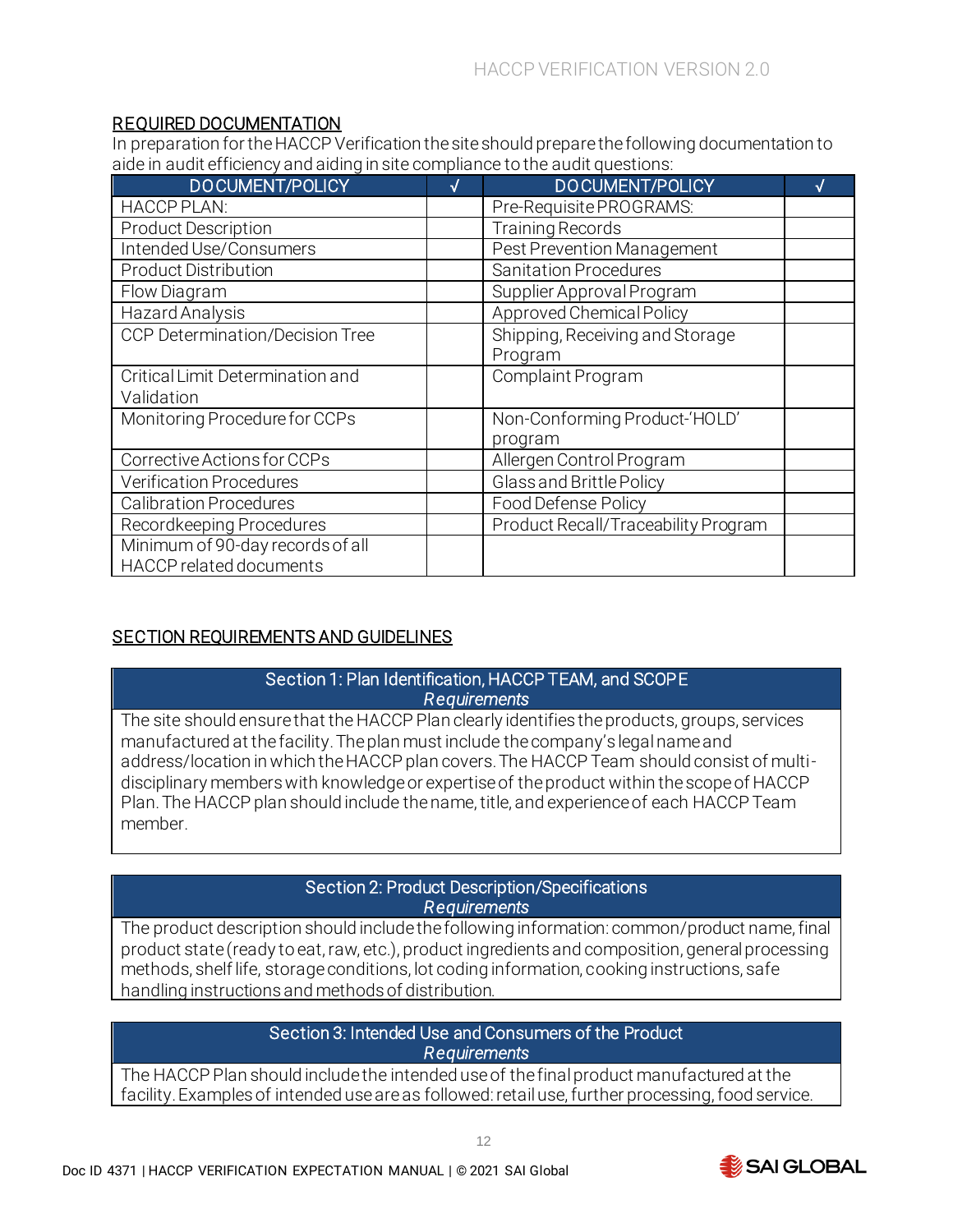If the site is producing a product that could have alternate uses which outside the intended use, the site shall take this into consideration. An example of this would be 'raw cooking dough' where the intended use is to cook fully; however, it is known that raw cooking dough is sometimes consumed by consumers. Additionally, the site should include if the intended use may be unsafe for certain populations of consumers. The site should includethe consumption of products to immunocompromised, elderly, food allergies, or other intolerances and sensitivities that may be unsafe to consume.

#### Section 4: Flow Diagram: Development, Review and Approval *Requirements*

The site should create a flow diagram that outlines each step of the process for the product manufactured at the location. The flow diagram should include a detailed layout of all raw materials, ingredients, packaging materials, processing aids, utility inputs, and all storage locations through the receiving process until final product shopping or storage. It is important that a flow diagram be designed clearly and have concise detailing of all product flow steps. The CCP steps should be documented in the flow diagram. Lastly, the flow diagram should be signed and dated by the HACCP Coordinator for approval.

#### Section 5: Principle 1-Hazard Analysis and Control Measures *Requirements*

A thorough hazard analysis should be completed at each process step that identifies the potential introduction or presence of a biological, physical, or chemical hazard; the hazard that has been identified should be definitive. For example, if a biological hazard has been identified, it is unacceptable to state 'pathogens'-the pathogen of concerned must be named such as *Salmonella spp.*or *Listeria spp.*For each hazard identified, the HACCP Team should assess the likelihood of occurrence, and if a control measure is warranted through a pre-requisite program or critical control point. Lastly, if control measures have been put into place at a step where the likelihood of occurrence has been identified, the control measures must be appropriate in controlling the hazard.

#### Section 6: Principle 2- Determining Critical Control Points *Requirements*

To aid in the determination of CCPs, a decision tree will guide hazards reasonably likely to occur based on the outcome of the hazard analysis in the previous principle. A decision tree will narrow each control point to the following 3 questions\*:

- 1. Does the step involve a hazard of sufficient likelihood of occurrence and severity to warrant its control?
- 2. Does a control measure for the hazard exist at this step?
- 3. Is control at this step necessary to prevent, eliminate, or reduce the risk of the hazard to consumers?

#### Section 7: Principle 3- Establishing Critical Limits *Requirements*

At each control measure step, critical limits must be established. A critical limit is a maximum and/or minimum value to which a biological, chemical, or physical parameter must be controlled at a CCP to prevent, eliminate, or reduce the occurrence of a food safety hazard to an acceptable level. The HACCP Plan must include information on how the critical limit was

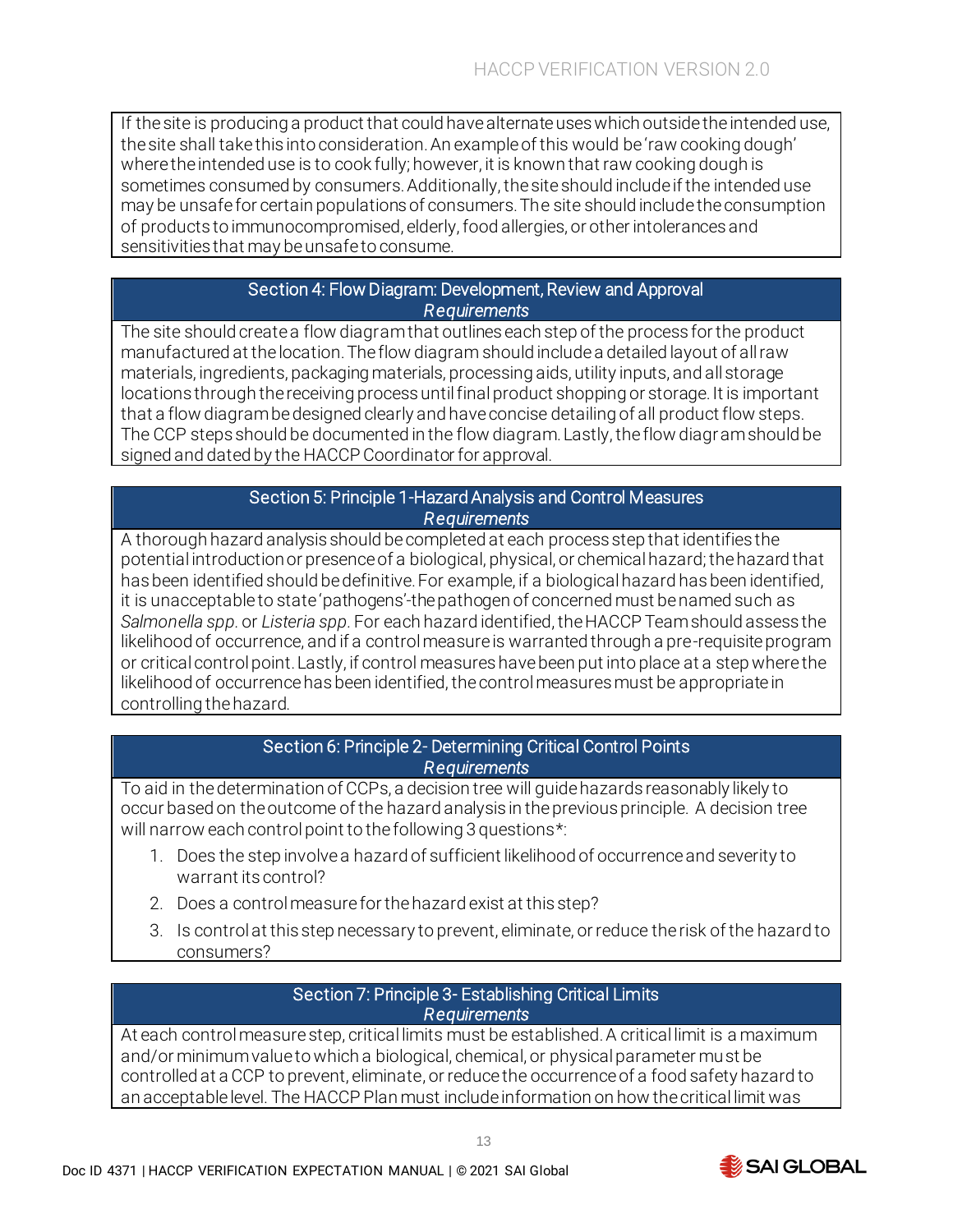determined for the process. Sources that can aid in setting accurate critical limits are as followed: scientific journals, in plant experiments and studies, industry standards, regulatory guidelines, equipment manufacturers guidelines, and other scientifically sound research that identify the control of the hazard identified.

#### Section 8: Principle 4- Establishing Monitoring Procedures *Requirements*

Monitoring Procedures shall be documented for each critical limit step identified in the hazard analysis. The monitoring procedure shall include specific information on what will be monitored, how it will be monitored, when it will be monitored, and who will perform the monitoring.

#### Section 9: Principle 5- Establishing Corrective Actions *Requirements*

The HACCP Plan must include a corrective action procedure for deviations from the critical limit. The corrective action procedure shall include the details for the affected product, root cause of deviation, preventative measure to prevent recurrence, and product disposition. The corrective action plan shall include who at the facility will have the responsibility to oversee that the corrective actions have been performed in accordance with the written procedure and that all affected product has been verified as safe to release or if affected product must be destroyed as a result of the critical limit deviation. A reassessment of the HACCP Plan may be required after a deviation from the critical limit has occurred. Reassessment and Corrective Action records must be on file.

#### Section 10: Principle 6- Establishing Verification Procedures *Requirements*

The HACCP Plan should include verification procedures to ensure the HACCP Plan is operating effectively, and in accordance with the documented procedures. Verification activities would include all critical control points, pre-requisite programs, and review of the entire HACCP Plan and system. Verification activities shall be at a prescribed frequency and performed by a team member independent of the monitoring. All verification records shall be retained for review.

#### Section 11: Principle 7- Establishing Recordkeeping and Documentation Procedures *Requirements*

The site should ensure to retain all records of monitoring procedures, corrective actions, prerequisite programs, verification activities, HACCP reviews, and initial and reassessed HACCP Plans. Time of retention may vary depending on regulatory authority; however, a minimum of 2 years or greater is standard, and would depend on the shelf life of the final product.

#### Section 12: Pre-Requisite Programs to the HACCP Plan *Requirements*

*Ground and Facilities*: The site should ensure that all grounds are kept in sanitary condition and in good repair including the exterior and interior of the manufacturing location. The facility shall ensure that ceilings, walls, floors, window, doors, and equipment are in good repair, and maintained in a manner to prevent possible contamination. All interior surfaces shall be constructed of a surface that is able to be cleaned. The traffic flow of employees and product shall be designed to ensure there is no cross contamination of operations from dirty location

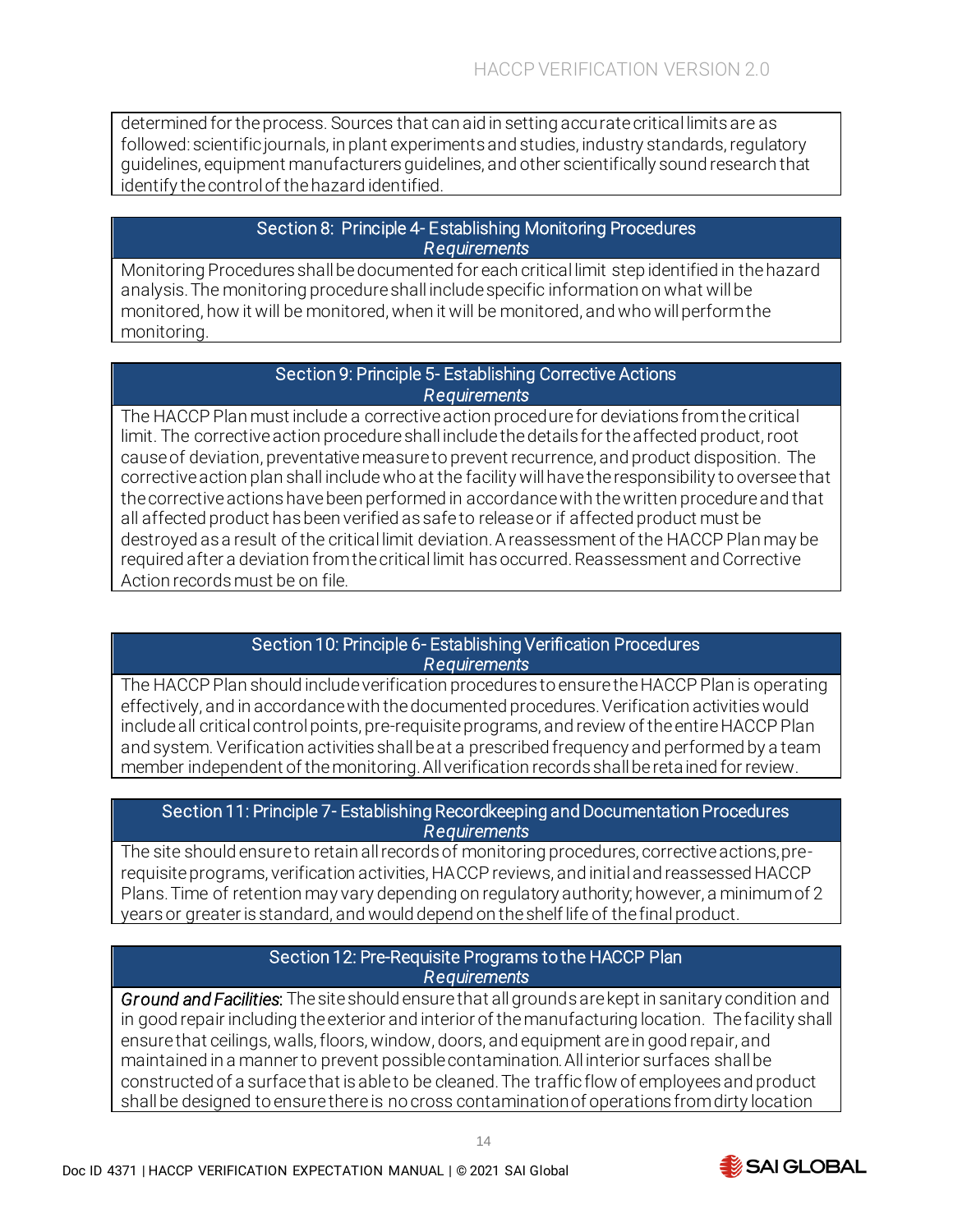#### (less than daily sanitation) to clean location (daily sanitation).

*Sanitation*:The facility shall develop written sanitation procedures to include the description of all cleaning activities, including chemical and sanitizer usage, and frequency of sanitation. The site shall develop a master sanitation schedule to ensure sanitary tasks are being completed in the set frequency and are verified for completion and effectiveness. The site shall include preoperational inspection verification records, and environmental monitoring to ensure no additional hazards are being introduced as a result of the sanitation process.

*Supplier Approval:* The facility must have an approved supplier program outlining requirements for its specific facility (note: this includes facilities where the corporate office develops the supplier program). The facility should outline how it will implement and facilitate the requirements. The program must include all raw material, ingredients, processing aids, and packaging materials.

**Training**: Documents must be available to demonstrate management's commitment to a planned training program for both management and food production personnel. The following must be included in the management program:

The formalized program must include introductory training programs for new management and new operating personnel. The training policy must address the communication of basic food handling, sanitation, food defence, refresher trainingfor experienced employees, and specific trainingfor identified jobs, such as oven operators, HACCP Critical Control Point monitoring, or Food Safety Plan monitoring responsibilities. This program must be reviewed and revised annually, to ensure that management and supervision are aware of new food safety issues and control programs.

Training programs shall be given to all employees, including new employees, temporary employees and contract employees in the appropriate languages reflecting the work force population. A method to document understanding, typically testing or performance evaluations shall be an integral part of the training program.

*Good Manufacturing Practices/Employee Hygiene:* The facility must have a plant-specific, documented GMP training program for all employees. All new employees (e.g., seasonal, parttime, contract) must be provided initial training covering basic GMPs and specific plant policies regarding sanitation, housekeeping and personal hygiene. The program should specifically cover: good manufacturing requirements and regulatory basics, personal dress, hand sanitation and grooming requirements, plant sanitation policies and procedures, food safety (HACCP/FSP) and quality control policies, and product tampering awareness and consequences. Training shall be conducted in an effective manner and be in the appropriate language. Follow-up, continuing refresher training shall be provided annually, at a minimum. Special training to address operational deficiencies must be provided as required.

*Pest Prevention*:A written detailed pest management policy and program must be available. The policy shall outline and describe all procedures required to ensure that activities conducted by the Pest Management Provider (PMP) and trained employees are carried out in accordance with the prescribed policy. A plant-specific pest management manual shall be current and updated at least annually. Management of the pest management program shall be assigned to a qualified and trained company employee. The policy shall identify forms used by the PMP.

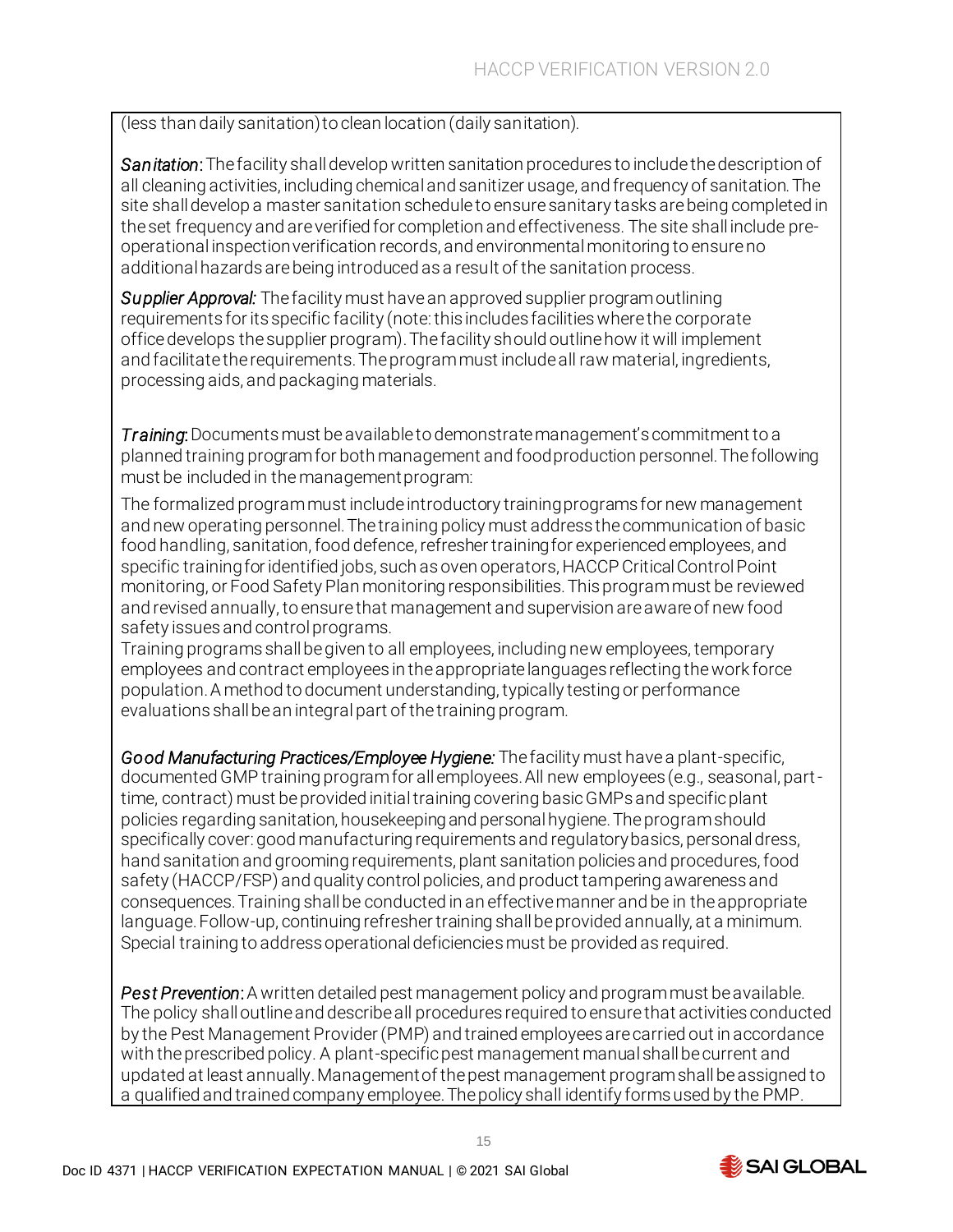The activity/action reports shall document what chemicals are used, if any, where, why, and with relevant observations of activity. Site maps for traps, glue boards and bait stations shall be reviewed regularly, dated and initialled by the person having responsibility for the program.

*Chemical Control:* The facility must ensure that all chemicals used in the cleaning process are approved for use in a food establishment. The facility must ensure that only trained individuals are allowed access and handle chemicals. These individuals must have required Material Safety Data Sheets (MSDS) statements and Personal Protection Equipment (PPE) present for use with all chemicals.

*Allergen Control*: In facilities where allergens or sensitive ingredients are used or stored and there is a potential for cross contact, there must be detailed procedures to prevent the contamination of other products. In the U.S. the eight allergens recognized are milk, pea nut, soy, tree nuts, wheat, eggs, fish, and crustacean (lobster, crab and shrimp). Sulphites of over ten ppm, shell fish (oysters, clams and mussels), sesame seeds and mustard are also considered allergens by the Canadian Food Inspection Agency (CFIA) in Canada. Any additional allergens may need to be considered depending on the area to which the facility exports product.

*Glass/Brittle & Foreign Material Control:* The facility must outline how the potential hazards associated with glass and/or brittle plastics will be managed throughout the process. The program must include communication of such hazards to all within the organization (including a policy of items prohibited from the production facility). The program must also identify all glass and brittle plastic that is present in the facility and the frequency with which it is inspected.

*Shipping, Receiving & Storage:* The facility must have a written inspection program for all inbound and outbound carriers that fully describe acceptable and/or unacceptable conditions. For contracted carriers in which each vehicle is not inspected, there must be written specifications to that contracted carrier including any specific sanitary requirements for the vehicle and transportation equipment, as well as any cleaning procedures. The specifications must also include temperature requirements for the food being received/shipped including pre- cooling phase where applicable. The facility must have policies and procedures outlining how they protect product throughout the process while being stored.

*Customer Complaints*:The facility must have a written program for handling customer or consumer complaints. The policy must address responsibilities, response time, and corrective actions based on an investigation of the complaint. A log is essential to track complaints by product identification, production dates, cause and origin of complaint. Customer information can be a valuable resource for validating HACCP criteria and, to that end, should be used as part of the continuous improvement program as well.

*Out of Flow Product/HOLD Procedures:* The facility shall have outlined procedures for placing materials/product on hold. The procedure shall identify the segregation process, identification of hold products, physical location of hold products, and who is authorized to release any materials/product placed on hold. Records for decision and disposition should be kept on file.